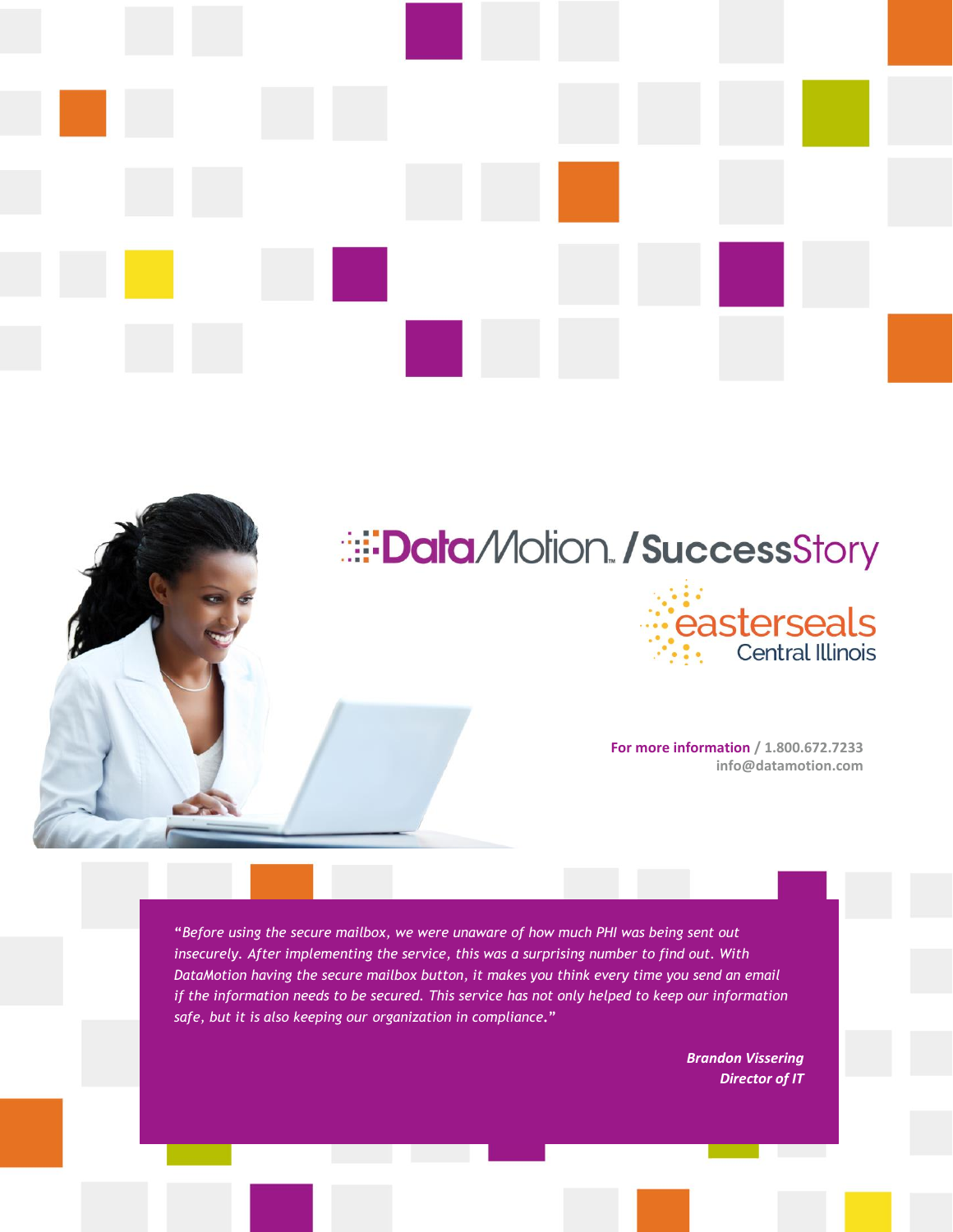# **Ei: Data/Vlotion / Success Story**

## **CHALLENGES:**

- ◼ **Small IT team supporting large customer base in over 100 locations**
- ◼ **Frequent exchange of PHI between patients and providers**
- ◼ **Time-consuming and expensive information exchange**
- ◼ **Enhance patient experience and improve quality of care**

# **SOLUTIONS:**

/

- ◼ **DataMotionTM secure mailbox**
- ◼ **DataMotionTM secure contact me**

#### **Background**

/

Easterseals Central Illinois is a non profit that works to ensure that children with autism, developmental delays and disabilities can reach their full potential. They provide services to over 6,000 families a year and the need for services is growing at a rapid pace. A small IT team consisting of three employees within Easterseals Central Illinois is contracted to provide services to two state run Child and Family Connections (CFC) offices while supporting 160 people in over 100 rural locations across Illinois. They utilize a Microsoft Exchange environment with three of their main sites connected through VPN's. For their partnerships with the CFC's, they use Office 365, SharePoint, and a program provided by the State of Illinois to do paperwork. Through these partnerships, they provide an early intervention program to help families identify any type of disability early on. The families are then referred to Easterseals Central Illinois to get the services they need.

#### **Requirements**

- Securely exchange PHI between patients, providers, and physicians
- Seamlessly integrate with Microsoft Outlook
- Quick and easy to implement
- Easy to use for administrators and end-users
- Ability to send a secure message from any computer
- Decrease costs and waiting times between communications

#### **Challenges**

Easterseals Central Illinois needed a way to simplify the process of securely exchanging PHI between CFC's, patients, providers, and physicians. This current process was timely, inefficient, and expensive.

Because there was no secure email communications channel, almost everything had to be done in person, by hand, or by fax. Email communication to families had to be carefully crafted to ensure that they did not include any PHI. Without the ability to use email for secure communications, fax was required to transmit any sensitive information. On top of this, being in a very rural area meant that most employees without a home fax machine were required to send all sensitive information from their office, which was extremely inconvenient as most did not live close to a centralized office.

The company's biggest driver to make a change was on the customer side. If a family needed help or an evaluation, it would often take months instead of days or even weeks to get the assistance coordinated since most information required was sensitive in nature, and they could not securely transmit the information digitally. In order to quickly address the problem, Easterseals Central Illinois needed a solution that was easy to implement, easy to use for a diverse staff of technical and non-technical employees, and that integrated seamlessly with Microsoft Outlook and SharePoint.

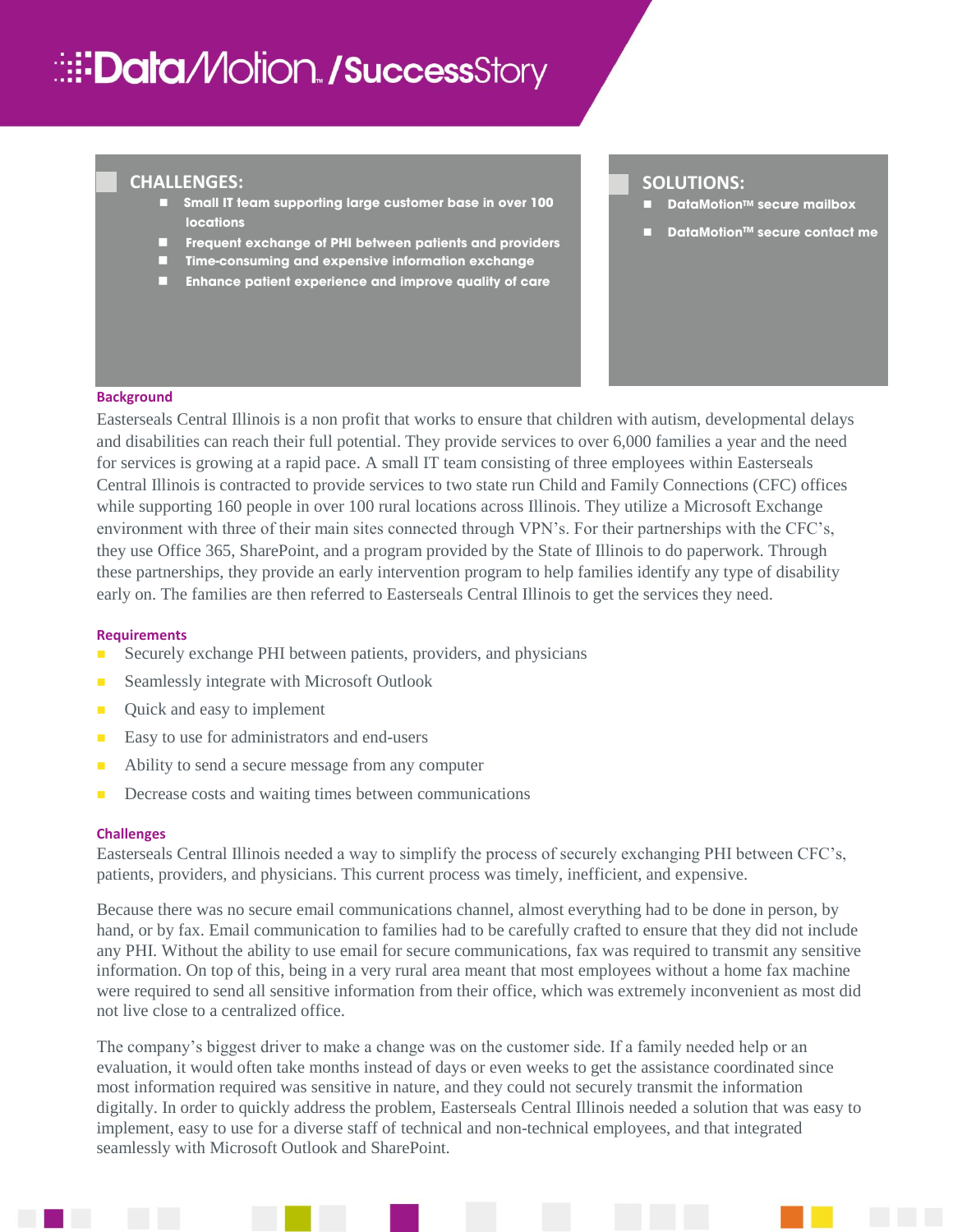"We needed a solution that integrated with Outlook, was easy to use, and was quick and easy to implement," said Brandon Vissering, Director of IT with Easterseals Central Illinois. "The solution offered by DataMotion allowed us to do this, and it gave us the ability to have a Send Secure button in Microsoft Outlook and offered a way for employees to send a message even when they were not in the office."

### **Solution**

Easterseals Central Illinois evaluated DataMotion's secure mailbox along with two other vendors. After a rigorous evaluation process, they presented their options to the State of Illinois. Ultimately, they chose the secure mailbox because of its ability to integrate with Outlook and SharePoint, its easy implementation process, and the secure contact me feature, which allows normal email recipients to initiate a secure, unencrypted email message. It took less than one day to set up the secure mailbox Outlook plug-in for the end users and to fully implement the new solution.

"When implementing the secure mailbox, I was able to do it all on my own," explained Vissering. "We waited until the employees had a staff meeting, gave a presentation on how to use it, then gave them their accounts and set up the plug-in to work with their Outlook. We were able to implement everyone all at once during that meeting."

DataMotion's secure mailbox is an easy-to-use service which provides end-to-end security by encrypting selected email messages using the "Send Secure" Outlook button. By leveraging the Office 365 content filtering, messages and files can be sent securely with only one-click and the sender receives confirmation when the message arrives safely and when the message is opened. An included secure contact me signature line link makes it easy for recipients to reply with an encrypted message or file.

#### **Results**

- Ensures the company is meeting security and privacy compliance regulations
- **■** Employees can now send a secure email from any computer by simply logging in to their Outlook account
- **EXECUTE:** Families can easily send a secure response using the secure contact me signature link
- The time it takes for families to complete their introductory work now takes days rather than months
- Enables secure exchange between the patient and provider
- Employee and patient experience is simplified and enhanced
- Overall quality of care is improved

"Before using the secure mailbox, we were unaware of how much PHI was being sent out insecurely. After implementing the service, this was a surprising number to find out. With DataMotion having the secure mailbox button, it makes you think every time you send an email if the information needs to be secured," said Vissering. "This service has not only helped to keep our information safe, but it is also keeping our organization in compliance."